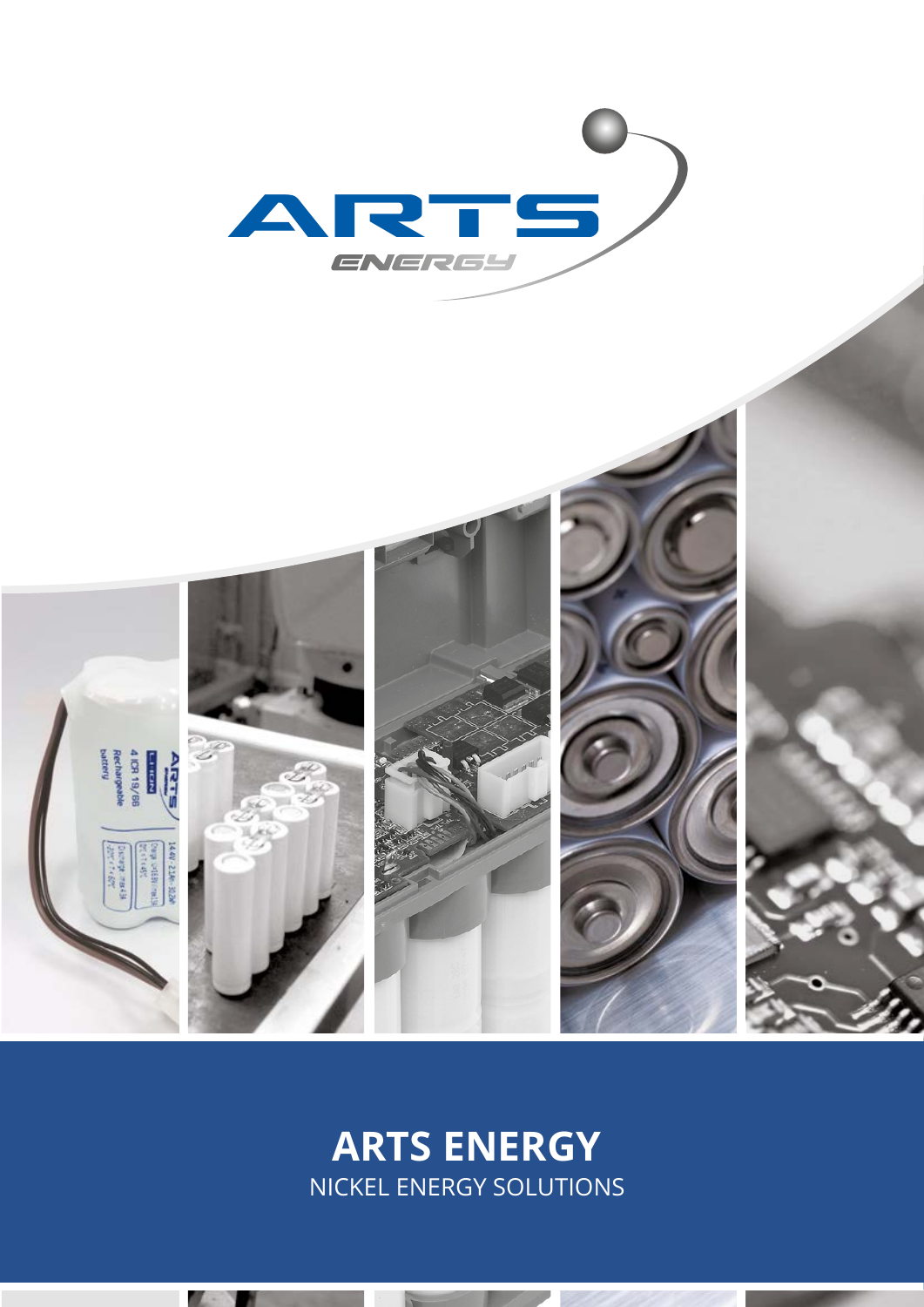# More than 40 years expertise delivered to our customers

We offer Nickel based technologies with the industries recognised high performance and quality cells in the market.

## NI-MH NI-CD

| <b>Ni-MH</b><br><b>TECHNOLOGY</b> |               | <b>ENERGY TYPE</b><br><b>HIGH ENERGY DENSITY</b> |                                                |                                |    |               | 40°C BACK UP TYPE<br><b>T TYPE - VHT, ecolife MH RANGES</b> |                     |      |                |                | 50°C - 55°C BACK UP TYPE<br>U TYPE - <b>VHT U</b> RANGE         |             |                |                |                |           |
|-----------------------------------|---------------|--------------------------------------------------|------------------------------------------------|--------------------------------|----|---------------|-------------------------------------------------------------|---------------------|------|----------------|----------------|-----------------------------------------------------------------|-------------|----------------|----------------|----------------|-----------|
| Cells size                        | <b>AAA</b>    |                                                  | AA                                             | 4/5A                           | A  | 4/3A          | 4/3fatA                                                     | AA                  | Cs   | 7/5Cs          | $\Box$         | F                                                               | AA          |                | Cs.            | 7/5Cs          | - D       |
| Capacity<br>(Ah)<br>minimum       | $0.65 - 0.93$ |                                                  |                                                | $1,5 - 2,3$ $1,55 - 1,95$ 2,45 |    | 3,6           | 4,1                                                         | $0.8 - 1.1$ 1.6 - 2 |      | $\overline{4}$ |                | $6 - 8$ 10 - 13                                                 | $0.8 - 1.1$ |                | $\overline{2}$ | $\overline{4}$ | 6         |
| <b>Ni-MH</b><br><b>TECHNOLOGY</b> |               |                                                  | <b>POWER TYPE</b><br><b>HIGH DRAIN CURRENT</b> |                                |    |               |                                                             |                     |      |                |                | <b>LARGE TEMPERATURE RANGE</b><br>LARGE CYCLING, LONG LIFE TYPE |             |                |                |                |           |
| Cells size                        | 4/5fatA       | Cs                                               | $4/3$ fat $A$                                  | $\Box$                         | E  | <b>AAA</b>    | AA                                                          | 4/5fatA             | 4/5A | $\forall$      | Cs             | $5/4Cs$ LfatA $7/5Cs$                                           |             |                | D              |                | F         |
| Capacity<br>(Ah)<br>minimum       | 1,8           |                                                  | $3,2$ $3,4$ - $3,75$                           | 9,5                            | 15 | $0,46 - 0,65$ | $0,8 - 1,1$                                                 | 1,5                 | 1,6  | 1,9            | 2 <sup>7</sup> | 3                                                               | 3,5         | $\overline{4}$ |                | $6 - 8$        | $10 - 13$ |



FDK





| Ni-Cd<br><b>TECHNOLOGY</b>  |              | <b>POWER TYPE</b><br>(HIGH DRAIN CURRENT) - VRE & VSE RANGES |           |           |   | 40°C BACK UP TYPE<br>T TYPE - VT, VST, VNT, ecolife<br><b>RANGES</b> |             |   |  |  |  |  |
|-----------------------------|--------------|--------------------------------------------------------------|-----------|-----------|---|----------------------------------------------------------------------|-------------|---|--|--|--|--|
| Cells size                  | AA           | Cs.                                                          | $\subset$ | D         | F | AA                                                                   | Cs          |   |  |  |  |  |
| Capacity<br>(Ah)<br>minimum | $0.7 - 0.94$ | $1,5 - 1,7$                                                  | 2,3       | $4,5 - 5$ | 8 | $0,6 - 0,8$                                                          | $1,5 - 1,6$ | 4 |  |  |  |  |
|                             |              |                                                              |           |           |   |                                                                      |             |   |  |  |  |  |

| Ni-Cd<br><b>TECHNOLOGY</b>  |     | 55°C BACK UP TYPE<br>U TYPE - VT, VNT U RANGES |           |   |  |  |  |  |
|-----------------------------|-----|------------------------------------------------|-----------|---|--|--|--|--|
| Cells size                  | Cs  |                                                |           | E |  |  |  |  |
| Capacity<br>(Ah)<br>minimum | 1.6 | 2.5                                            | $4 - 4.2$ |   |  |  |  |  |

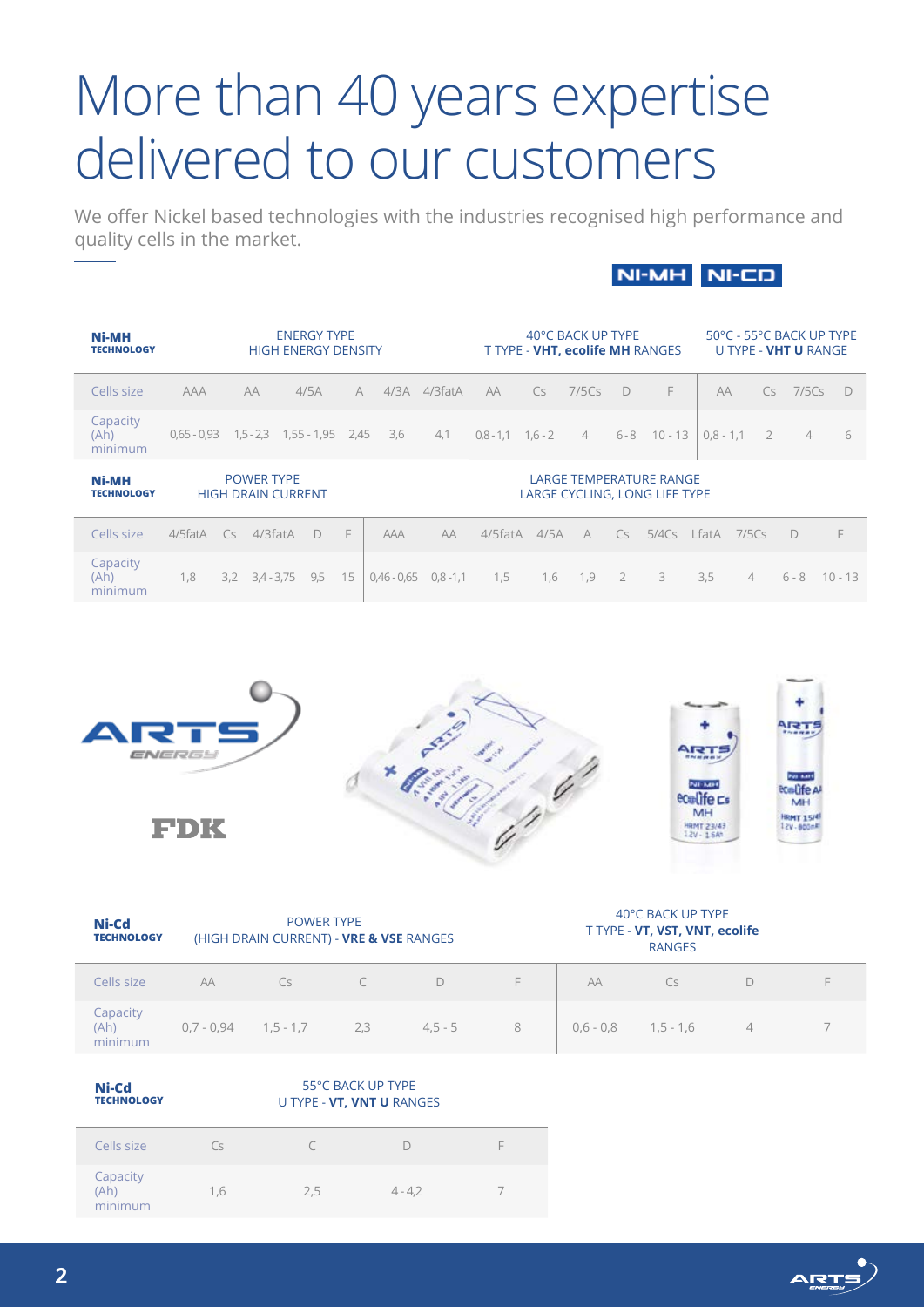# We offer a comprehensive range

## **OF STANDARD EQUIPPED CELLS:**



**CELLS SLEEVED: CFG**  The cell is delivered sleeved with or without washer



**CELLS SLEEVED WITH LONG TABS: CLG**  The cell is delivered sleeved and equiped with 2 long tabs on the same side



#### **CELLS SLEEVED WITH SHORT TABS ON TOP AND BOTTOM: HBG**

The cell is delivered sleeved and equiped with 2 short tabs on the opposite side



#### **CELLS SLEEVED WITH SHORT TABS ON TOP: HHG**

The cell is delivered sleeved and equiped with 2 tabs on the top

### **OF STANDARD BATTERY PACKS:**

#### **BLOC BATTERY PACK WITHOUT SLEEVE**

The battery pack is built with one or 2 rows and equiped with tabs

#### **BLOC BATTERY PACK WITH FLANGES**

The battery pack is built with 2 rows and plastic flanges with tabs





**Again** Engl

#### **BATTERY PACK WITH WIRES AND CONNECTOR** The battery pack is

made with wires and connectors

#### **STICK BATTERY PACK WITH TABS**

The battery pack is built as a stick with tabs

## **OF STANDARD BATTERY SYSTEMS:**



### **AND ALSO CUSTOMISED BATTERY PACKS TO MATCH YOUR APPLICATION:**

- Your dimensions
- Casing on demand
- Electronic development